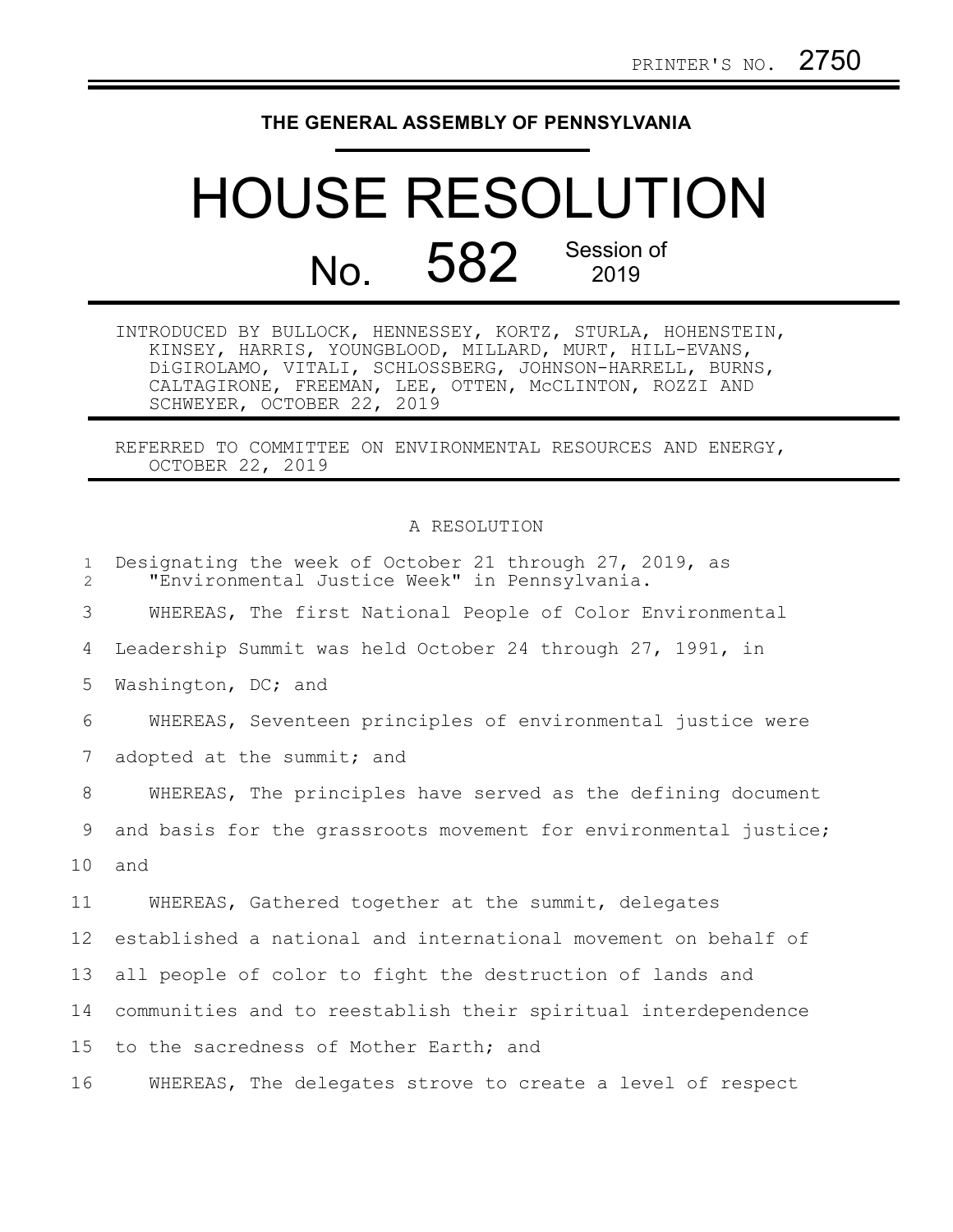for differing cultures, languages and beliefs about the natural world and individuals' roles in healing themselves and ensure environmental justice and promote economic alternatives that would contribute to the development of environmentally safe livelihoods; and 1 2 3 4 5

WHEREAS, The adoption of the principles was also a step toward securing the political, economic and cultural liberation for all people of color who had been denied basic rights through colonization and oppression for more than 500 years; and WHEREAS, Specifically, the principles of environmental justice: 6 7 8 9 10 11

(1) affirm the sacredness of Mother Earth, ecological unity and the interdependence of all species and the right to be free from ecological destruction; 12 13 14

(2) demand that public policy be based on mutual respect and justice for all people, free from any form of discrimination or bias; 15 16 17

(3) mandate the right to ethical, balanced and responsible uses of land and renewable resources in the interest of a sustainable planet for humans and other living things; 18 19 20 21

(4) call for universal protection from nuclear testing, extraction, production and disposal of toxic or hazardous wastes and poisons and nuclear testing that threatens the fundamental right to clean air, land, water and food; 22 23 24 25

(5) affirm the fundamental right to political, economic, cultural and environmental self-determination of all people; 26 27

(6) demand the cessation of the production of all toxins, hazardous wastes and radioactive materials, and that all past and current producers be held strictly accountable 28 29 30

20190HR0582PN2750 - 2 -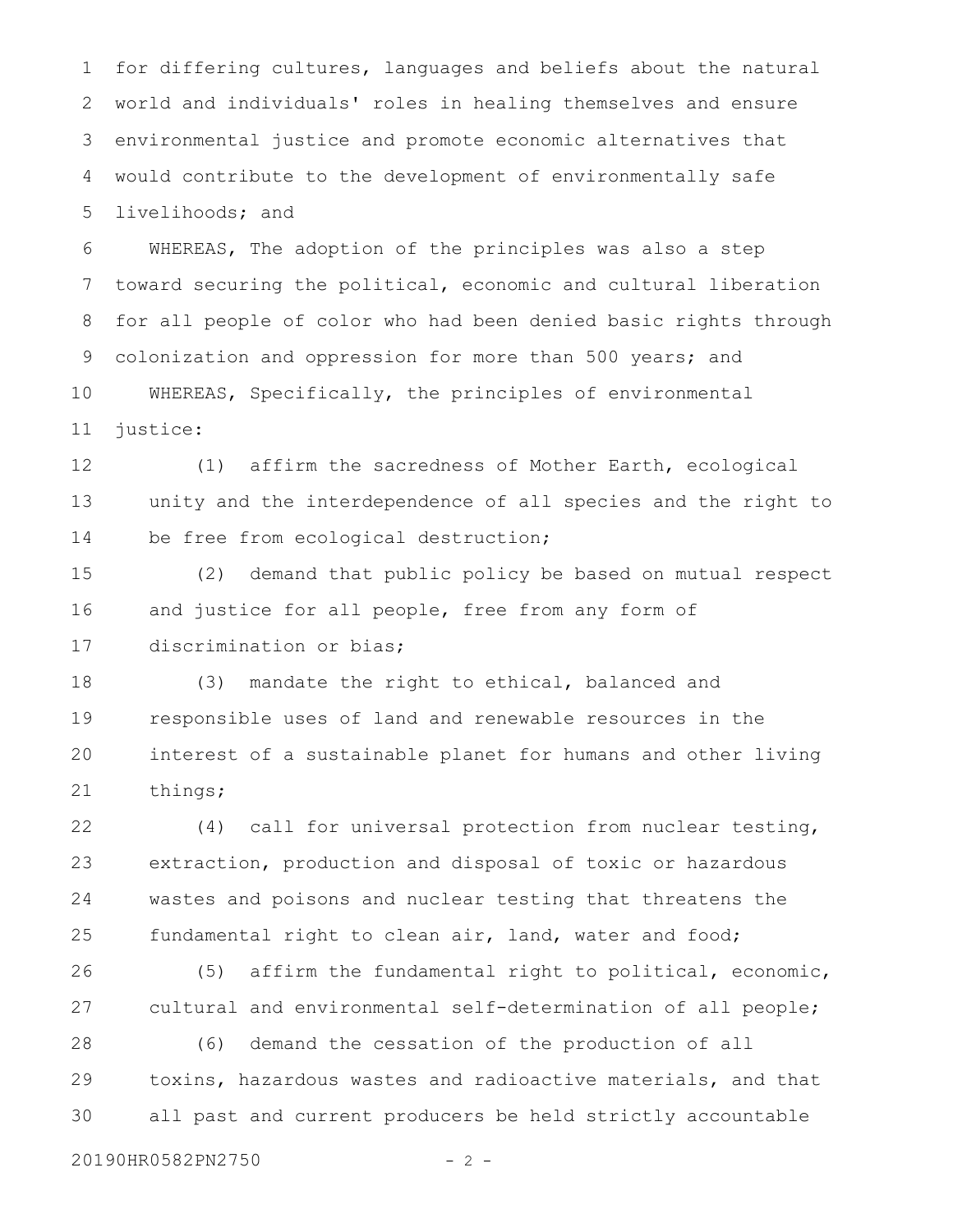to the people for detoxification and the containment at the point of production; 1 2

(7) demand the right to participate as equal partners at every level of decisionmaking, including needs assessment, planning, implementation, enforcement and evaluation; 3 4 5

(8) affirm the right of all workers to a safe and healthy work environment without being forced to choose between unsafe working conditions and unemployment and the right of those who work at home to be free from environmental hazards; 6 7 8 9 10

(9) protect the right of victims of environmental injustice to receive full compensation and reparations for damages as well as quality health care; 11 12 13

(10) consider governmental acts of environmental injustice a violation of international law, the Universal Declaration of Human Rights and the United Nations Convention on Genocide; 14 15 16 17

(11) recognize a special legal relationship of Native Americans to the United States Government through treaties, agreements, compacts and covenants affirming sovereignty and self-determination; 18 19 20 21

(12) affirm the need for urban and rural ecological policies to clean up and rebuild our cities and rural areas in balance with nature, honoring the cultural integrity of all our communities and providing fair access for all people to the full range of resources; 22 23 24 25 26

(13) call for the strict enforcement of principles of informed consent and a halt to the testing of experimental reproductive and medical procedures and vaccinations on people of color; 27 28 29 30

20190HR0582PN2750 - 3 -